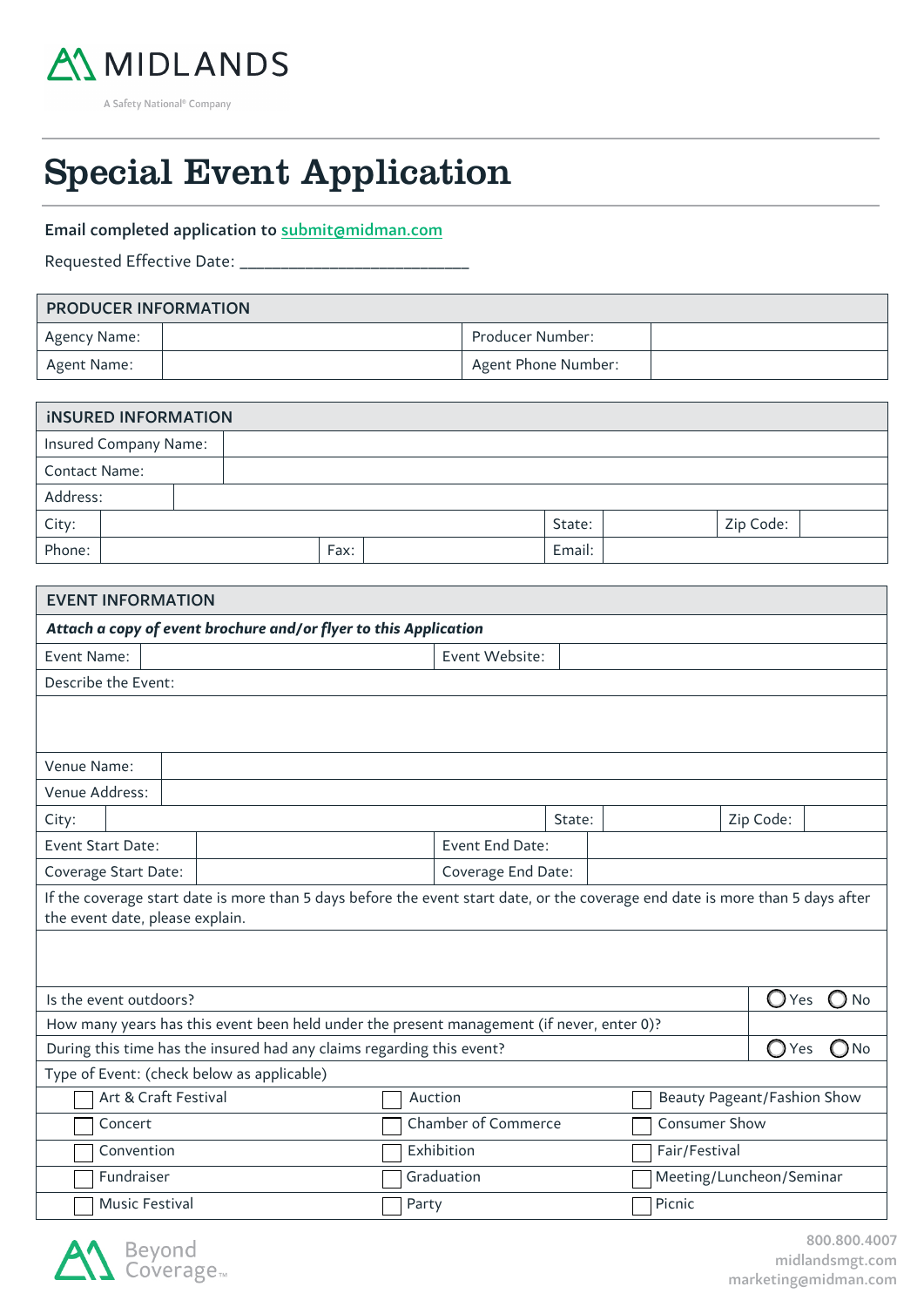

A Safety National<sup>®</sup> Company

| <b>Political Rally</b>                                                                                                                                                                 |          | Reception |                  |                   |                  | <b>Sporting Event</b>             |              |
|----------------------------------------------------------------------------------------------------------------------------------------------------------------------------------------|----------|-----------|------------------|-------------------|------------------|-----------------------------------|--------------|
| Walk-a-ton<br>Wedding/Reception                                                                                                                                                        |          |           |                  |                   |                  |                                   |              |
| If other event type than listed above:                                                                                                                                                 |          |           |                  |                   |                  |                                   |              |
| If concert, check below as applicable:                                                                                                                                                 |          |           |                  |                   |                  |                                   |              |
| Classical                                                                                                                                                                              | Comedy   |           |                  | Contemporary      |                  | Country                           |              |
| Gospel/Jazz                                                                                                                                                                            | Opera    |           |                  | Orchestra         |                  | R&B                               |              |
| Rock                                                                                                                                                                                   | Symphony |           |                  |                   |                  |                                   |              |
| Name of Performer(s):                                                                                                                                                                  |          |           |                  |                   |                  |                                   |              |
|                                                                                                                                                                                        |          |           |                  |                   |                  |                                   |              |
|                                                                                                                                                                                        |          |           |                  |                   |                  |                                   |              |
| Is seating assigned?                                                                                                                                                                   |          |           |                  |                   |                  | $\bigcirc$ Yes                    | $\bigcap$ No |
| Please provide a complete description of events and activities associated with the insured event type.                                                                                 |          |           |                  |                   |                  |                                   |              |
|                                                                                                                                                                                        |          |           |                  |                   |                  |                                   |              |
| Maximum Daily Attendance:                                                                                                                                                              |          |           |                  | Total Attendance: |                  |                                   |              |
| Gross Revenue:                                                                                                                                                                         |          |           | Expenses:        |                   |                  |                                   |              |
| Will the event include any of the following? Check all that apply, indicating whether the applicant, vendor or subcontractor                                                           |          |           |                  |                   |                  |                                   |              |
| will be the responsible party.                                                                                                                                                         |          |           | <b>Applicant</b> |                   | Vendor/Exhibitor | Subcontractor                     |              |
| Aircraft                                                                                                                                                                               |          |           |                  |                   |                  |                                   |              |
| Animals (other than pet contests)                                                                                                                                                      |          |           |                  |                   |                  |                                   |              |
| Camping                                                                                                                                                                                |          |           |                  |                   |                  |                                   |              |
| <b>Cattle Drives</b>                                                                                                                                                                   |          |           |                  |                   |                  |                                   |              |
| <b>Childcare Operations</b>                                                                                                                                                            |          |           |                  |                   |                  |                                   |              |
| Firearms/Ammunition/Weapons of any kind                                                                                                                                                |          |           |                  |                   |                  |                                   |              |
| Fireworks                                                                                                                                                                              |          |           |                  |                   |                  |                                   |              |
| <b>Food Vendors</b>                                                                                                                                                                    |          |           |                  |                   |                  |                                   |              |
| Inflatables                                                                                                                                                                            |          |           |                  |                   |                  |                                   |              |
| <b>Mechanical Amusement Rides</b>                                                                                                                                                      |          |           |                  |                   |                  |                                   |              |
| Motorsports                                                                                                                                                                            |          |           |                  |                   |                  |                                   |              |
| Open Water Exposure                                                                                                                                                                    |          |           |                  |                   |                  |                                   |              |
| Paintball                                                                                                                                                                              |          |           |                  |                   |                  |                                   |              |
| Parade                                                                                                                                                                                 |          |           |                  |                   |                  |                                   |              |
| Rock Climbing Walls                                                                                                                                                                    |          |           |                  |                   |                  |                                   |              |
| Rodeo                                                                                                                                                                                  |          |           |                  |                   |                  |                                   |              |
| <b>Tattooing/Body Piercing</b>                                                                                                                                                         |          |           |                  |                   |                  |                                   |              |
| Temporary Skating/Skiing/Skateboarding                                                                                                                                                 |          |           |                  |                   |                  |                                   |              |
| Structures                                                                                                                                                                             |          |           |                  |                   |                  |                                   |              |
| <b>Trail Rides</b>                                                                                                                                                                     |          |           |                  |                   |                  |                                   |              |
| Do you require all vendors/exhibitors managing any of the above indicated activities to have their own<br>Yes<br>No<br>liability insurance in place listing you as additional insured? |          |           |                  |                   |                  |                                   |              |
| Will any of the events occur in a bar or nightclub?                                                                                                                                    |          |           |                  |                   |                  | O <sub>No</sub><br>$\bigcirc$ Yes |              |
|                                                                                                                                                                                        |          |           |                  |                   |                  |                                   |              |

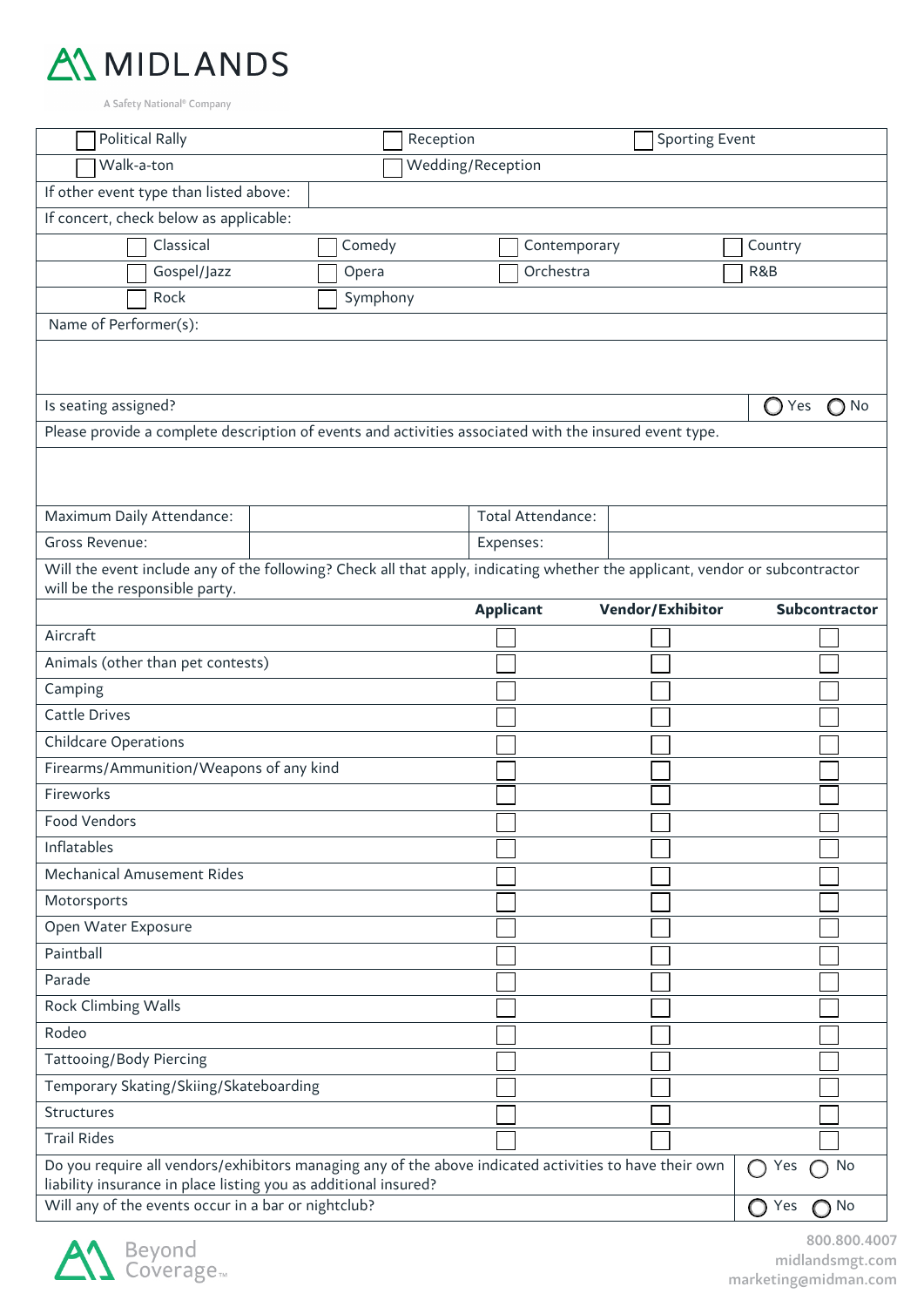

A Safety National® Company

| If yes, are those event occurring in a bar or nightclub open to the public?                                | $\bigcap$ No<br>Yes            |  |  |  |  |
|------------------------------------------------------------------------------------------------------------|--------------------------------|--|--|--|--|
| Does the applicant hire any subcontractors for these insured event(s)?                                     | No<br>Yes                      |  |  |  |  |
| Do these subcontractors carry their own insurance naming you as additional insured?                        | $\bigcap$ No<br>Yes            |  |  |  |  |
| Will there be security at the insured event(s)?                                                            | $\bigcap$ No<br>Yes            |  |  |  |  |
| Who is responsible for providing the security?<br>Applicant<br>Other<br>Venue                              | Police                         |  |  |  |  |
| If other: does the security company carry its own insurance naming you as additional insured?              | $\bigcap$ No<br>$\bigcirc$ Yes |  |  |  |  |
| If no, please explain:                                                                                     |                                |  |  |  |  |
|                                                                                                            |                                |  |  |  |  |
|                                                                                                            |                                |  |  |  |  |
| Will there be temporary structures installed/built for your event?                                         | No<br>Yes                      |  |  |  |  |
| If yes, who is responsible for installing the temporary structures?                                        |                                |  |  |  |  |
| Third party that names the insured as additional insured<br>Insured                                        |                                |  |  |  |  |
| Required Limits:                                                                                           |                                |  |  |  |  |
| \$1M Per Occurrence / \$2M Aggregate                                                                       |                                |  |  |  |  |
| \$2M Per Occurrence / \$2M Aggregate                                                                       |                                |  |  |  |  |
| \$3M Per Occurrence / \$3M Aggregate                                                                       |                                |  |  |  |  |
| \$4M Per Occurrence / \$3M Aggregate                                                                       |                                |  |  |  |  |
| \$5M Per Occurrence / \$5M Aggregate                                                                       |                                |  |  |  |  |
| If larger limits are required, please specify:                                                             |                                |  |  |  |  |
|                                                                                                            |                                |  |  |  |  |
| <b>LIQUOR LIABILITY COVERAGE</b>                                                                           |                                |  |  |  |  |
| Note, if the insured is not serving or selling the liquor, the additional liquor coverage is not required. |                                |  |  |  |  |
| Is Liquor Liability required? If yes, complete section below.                                              | No<br>Yes                      |  |  |  |  |
| Will alcohol be served by a licensed bartender?                                                            | $\bigcirc$ No<br>Yes           |  |  |  |  |
| If no, who will be serving the alcohol?                                                                    |                                |  |  |  |  |
| Describe training and/or experience of persons serving the alcohol.                                        |                                |  |  |  |  |
|                                                                                                            |                                |  |  |  |  |
|                                                                                                            |                                |  |  |  |  |
| Average age of attendees:                                                                                  |                                |  |  |  |  |
| What measures are in place to prevent the service of alcohol to minor and/or intoxicated persons?          |                                |  |  |  |  |
|                                                                                                            |                                |  |  |  |  |
|                                                                                                            |                                |  |  |  |  |
| Does the applicant have a valid liquor license?                                                            | Yes<br><b>No</b>               |  |  |  |  |
| Will there be an open bar?                                                                                 | <b>No</b><br>Yes               |  |  |  |  |
| Will alcohol be sold by the drink?<br>No<br>Yes                                                            |                                |  |  |  |  |
| Is BYOB (bring your own bottle) allowed?                                                                   | <b>No</b><br>Yes               |  |  |  |  |
| Estimated alcohol gross receipts?                                                                          |                                |  |  |  |  |
|                                                                                                            |                                |  |  |  |  |
| HIRED/NON-OWNED AUTO COVERAGE                                                                              |                                |  |  |  |  |
| If Hired/Non-Owner auto required? If yes, complete the section below.                                      | $\bigcap$ No<br>Yes<br>Ο       |  |  |  |  |
| If you are required by contract to acquire Hired/Non-Owned auto and you are not being loaned,              |                                |  |  |  |  |
| rented or leased any vehicles (if checked, please do not complete the rest of this section).               |                                |  |  |  |  |



800.800.4007 midlandsmgt.com marketing@midman.com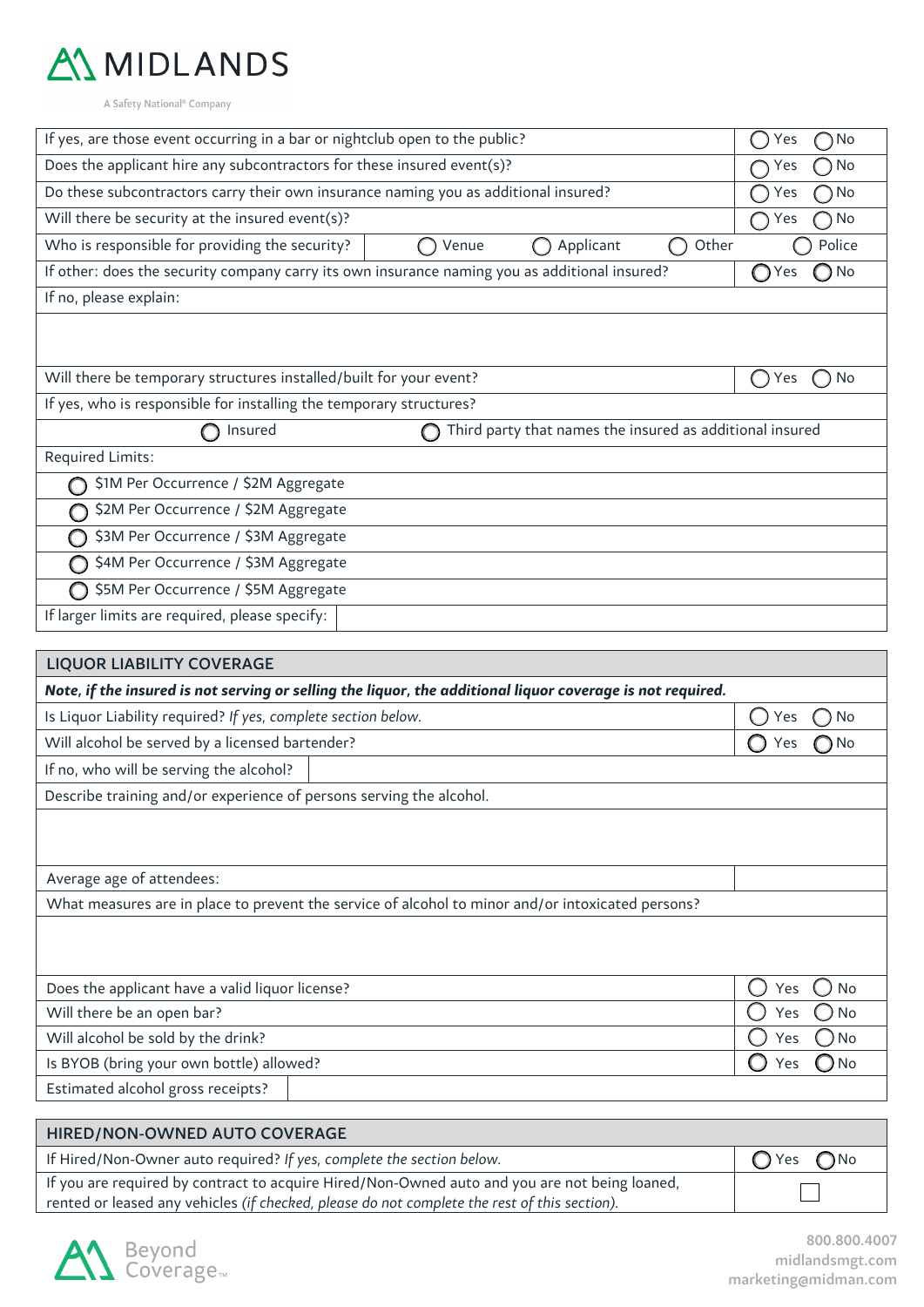

A Safety National<sup>®</sup> Company

| Amount being charged to rent or lease the vehicle(s):       |                |
|-------------------------------------------------------------|----------------|
| Are all drivers at least 25 years of age?                   | $O$ Yes $O$ No |
| Do all drivers have a valid United States driver's license? | $O$ Yes $O$ No |
| Do any of the hired vehicles seat more than 12 people?      | $O$ Yes $O$ No |
| What will the vehicles be used for?                         |                |

| <b>ADDITIONAL INSURED(S)</b>                                                                               |        |           |  |  |  |  |
|------------------------------------------------------------------------------------------------------------|--------|-----------|--|--|--|--|
| $\bigcirc$ No<br>Are additional insured(s) required? If yes, complete the section below.<br>$\bigcirc$ Yes |        |           |  |  |  |  |
| <b>Additional Insured Name:</b>                                                                            |        |           |  |  |  |  |
| Address:                                                                                                   |        |           |  |  |  |  |
| City:                                                                                                      | State: | Zip Code: |  |  |  |  |
| Associated Event(s):                                                                                       |        |           |  |  |  |  |
| <b>Additional Insured Name:</b>                                                                            |        |           |  |  |  |  |
| Address:                                                                                                   |        |           |  |  |  |  |
| City:                                                                                                      | State: | Zip Code: |  |  |  |  |
| Associated Event(s):                                                                                       |        |           |  |  |  |  |

| <b>WAIVER OF SUBROGATION</b>                                                          |                |  |  |  |  |
|---------------------------------------------------------------------------------------|----------------|--|--|--|--|
| Does the company require a waiver of subrogation? If yes, complete the section below. | $O$ Yes $O$ No |  |  |  |  |
| What is the name of the entity requesting the waiver of subrogation?                  |                |  |  |  |  |
| What is their involvement in the event?                                               |                |  |  |  |  |

| <b>INLAND MARINE COVERAGE</b>                                                                                                      |           |  |  |  |  |  |
|------------------------------------------------------------------------------------------------------------------------------------|-----------|--|--|--|--|--|
| Is Inland Marine coverage required? If yes, complete the section below.                                                            | Yes       |  |  |  |  |  |
| What type of property do you need coverage for?                                                                                    |           |  |  |  |  |  |
| What is the value for this property?                                                                                               |           |  |  |  |  |  |
| Will the property be stored overnight? If yes, please describe on how it will be stored.                                           | Yes<br>No |  |  |  |  |  |
|                                                                                                                                    |           |  |  |  |  |  |
|                                                                                                                                    |           |  |  |  |  |  |
| Will the insured be responsible for transporting the property? If yes, please describe how it is transported.<br>( )<br>/Yes<br>No |           |  |  |  |  |  |
|                                                                                                                                    |           |  |  |  |  |  |
|                                                                                                                                    |           |  |  |  |  |  |
| If no, who is transporting the property?                                                                                           |           |  |  |  |  |  |
| Will the property stay in the possession of the insured at all time prior to returning to rental company?                          | Yes<br>No |  |  |  |  |  |
| If no, describe below.                                                                                                             |           |  |  |  |  |  |
|                                                                                                                                    |           |  |  |  |  |  |
|                                                                                                                                    |           |  |  |  |  |  |